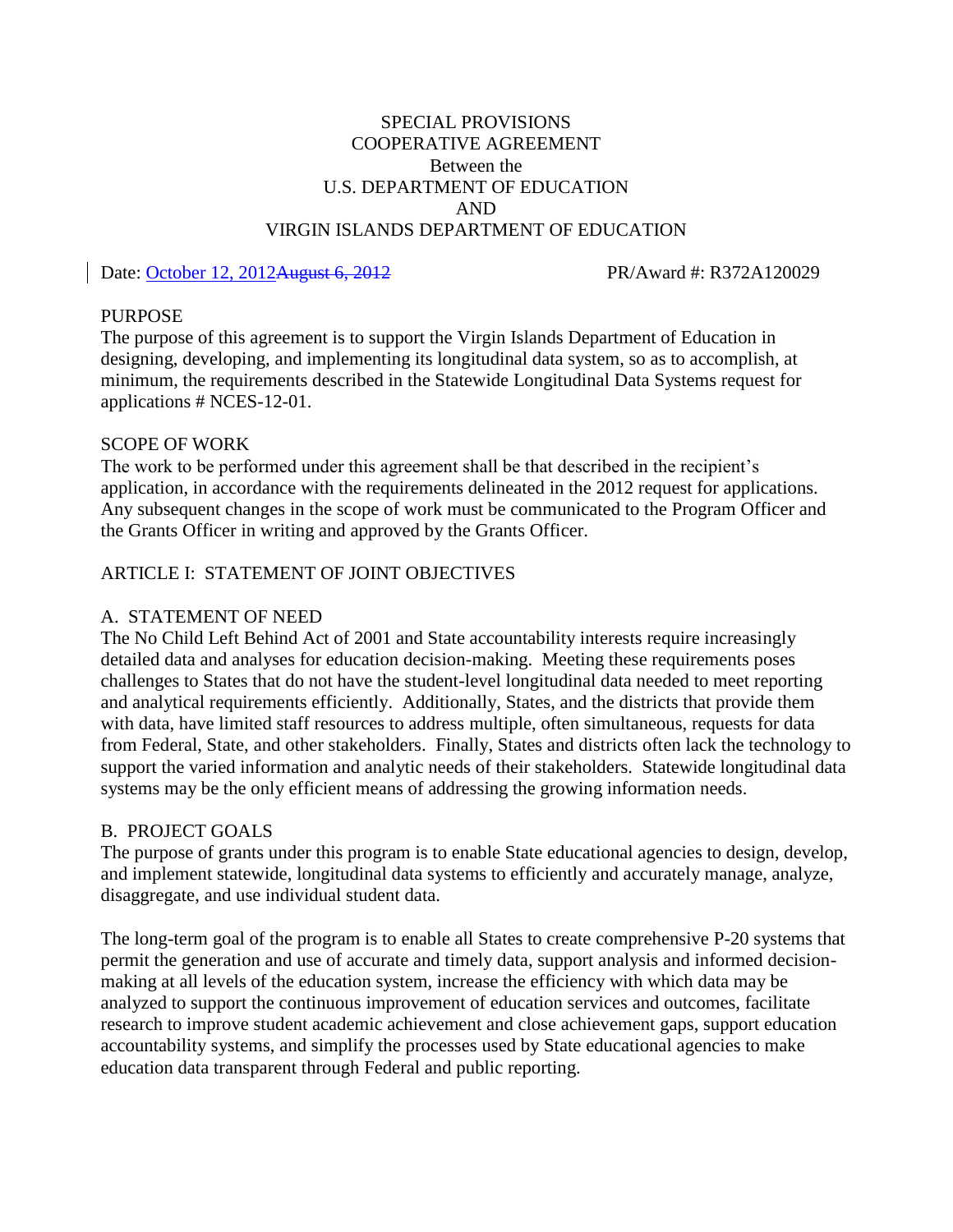## C. PROJECT TASKS

The recipient of this grant will be responsible for completing the following tasks over the project period of this Cooperative Agreement:

- 1) The recipient will take part in a performance telephone conference within 90 days of the postaward kick-off call of the grant. This telephone conference will be with the Project Director, a limited number of project personnel responsible for specific parts of the project, and staff of the IES. This telephone conference will clarify performance expectations for the initial year of the project as well as long-term goals. It will include discussion of what the recipient plans to accomplish and how. During the conference, the recipient will clarify or agree to a timeline for clarification of any of the program requirements, described in the NCES-12-01 request for applications, that have been insufficiently addressed in the recipient's application, in order to determine how the recipient will ensure that these requirements will be met (e.g. by developing a plan of action, resolving an identified barrier to accomplishment, identifying sources for needed resources, etc.).
- 2) The recipient will carry out all activities described in the application and any modifications discussed during the performance telephone conference and negotiated within 90 days following the telephone conference. These modifications may include plans and timelines for meeting requirements that were not adequately addressed in the application.
- 3) The recipient will provide IES with ongoing information on its progress in the design, development, implementation, and use of a statewide longitudinal data system. This may include information about plans and timelines for project activities, financial drawdown details, explanation of any problems anticipated or encountered, and anticipated changes in the project.
- 4) The recipient and one additional senior project personnel will take part in a two-day meeting in Washington DC, with other grantees and IES staff, each project year, during which key project personnel will report on the progress and activities of the project as well as share in the form of presentation, discussion, or other similar format with grantees.
- 5) The recipient will cooperate with IES staff, as they conduct no more than one on-site visit per fiscal year (this does not imply that a site visit will necessarily take place every fiscal year).
- 6) The recipient will work with IES to plan dissemination activities and products for the purpose of providing leadership in the area of longitudinal data systems design, development, implementation, maintenance, and use, especially for evaluating programs and improving learning of all students. The recipient will collaborate with IES on developing materials and providing leadership and assistance to other States and LEAs.
- 7) The recipient will participate in a national evaluation to determine the quality of the data contained in, and imported into, statewide longitudinal data systems developed under this grant program, if the Department of Education decides to conduct such an evaluation. The agreement of the recipient to participate in such an evaluation extends to an evaluation conducted after the termination of the State's assistance under this grant program.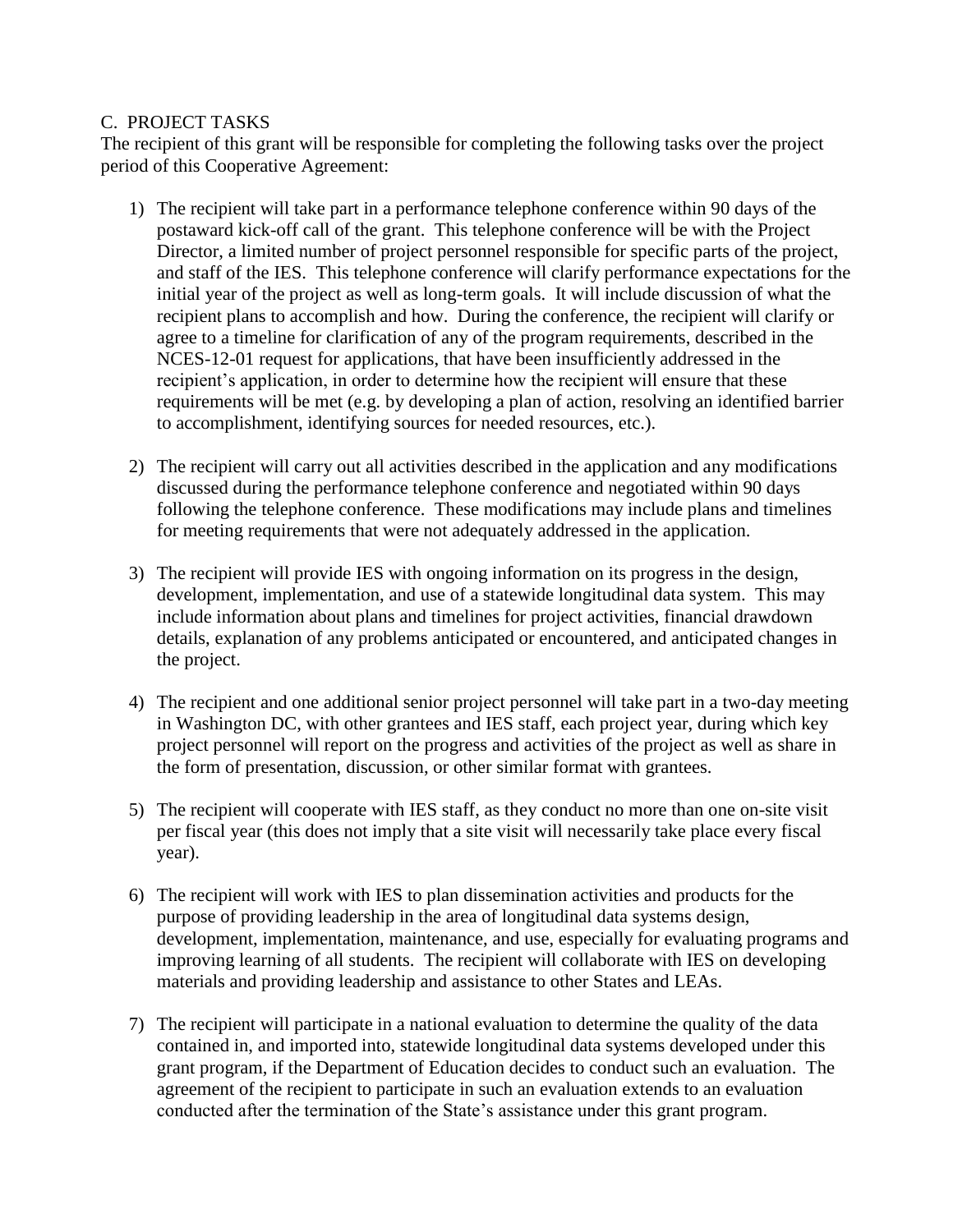- 8) The recipient will comply with applicable student privacy requirements, including applicable requirements of the Family Educational Rights and Privacy Act.
- 9) The recipient will report on state data system progress through the use of the project plan or other official measure as issued by the Department, in order to facilitate the shared understanding of progress on state data system development.

## D. BENEFITS / SPECIFIC OUTCOMES

- 1) The recipient will develop and implement proposed needed components of its statewide longitudinal data system, thereby gaining the capacity to (a) comply efficiently with federal, state, and local reporting requirements; (b) engage in or allow research to better understand factors related to student learning; and (c) engage in data-driven decision-making, especially towards improving instructional services, as well as learning and achievement of students.
- 2) The recipient will contribute to the capacity of others to design, develop, implement, maintain, and use statewide longitudinal data systems by making available, for free dissemination to other state education agencies and LEAs, lessons learned and products resulting from the work supported through this grant program, except where such products are proprietary.

## ARTICLE II: PROJECT MANAGEMENT PLAN

## A. RECIPIENT'S RESPONSIBILITIES

In addition to carrying out the tasks and activities described in the recipient's application, the recipient will:

- 1) Perform the tasks identified in Article I of this agreement.
- 2) Be responsive to IES requests for information about the status of the project, project implementation, financial activity, outcomes, any problems anticipated or encountered, and future plans for its statewide data system.
- 3) Participate in meetings and telephone conferences with IES staff to discuss (a) progress of the project, (b) potential dissemination of resulting non-proprietary products and lessons learned, and (c) plans for subsequent years of the statewide longitudinal data system project. Participate in meetings at the recipient's site(s), as requested, and, each year, attend one twoday meeting in Washington, DC with other grantees and IES staff to discuss accomplishments, problems encountered, and possible solutions/improvements.
- 4) Special provisions:

IES has decided not to award your 2012 grant until July  $1<sup>st</sup>$ , 2013 due to the request you sent in to delay your start date. The estimated award date of your 2012 grant is July 2013.

Upon the start or your project, the award will be made with the following conditions in place: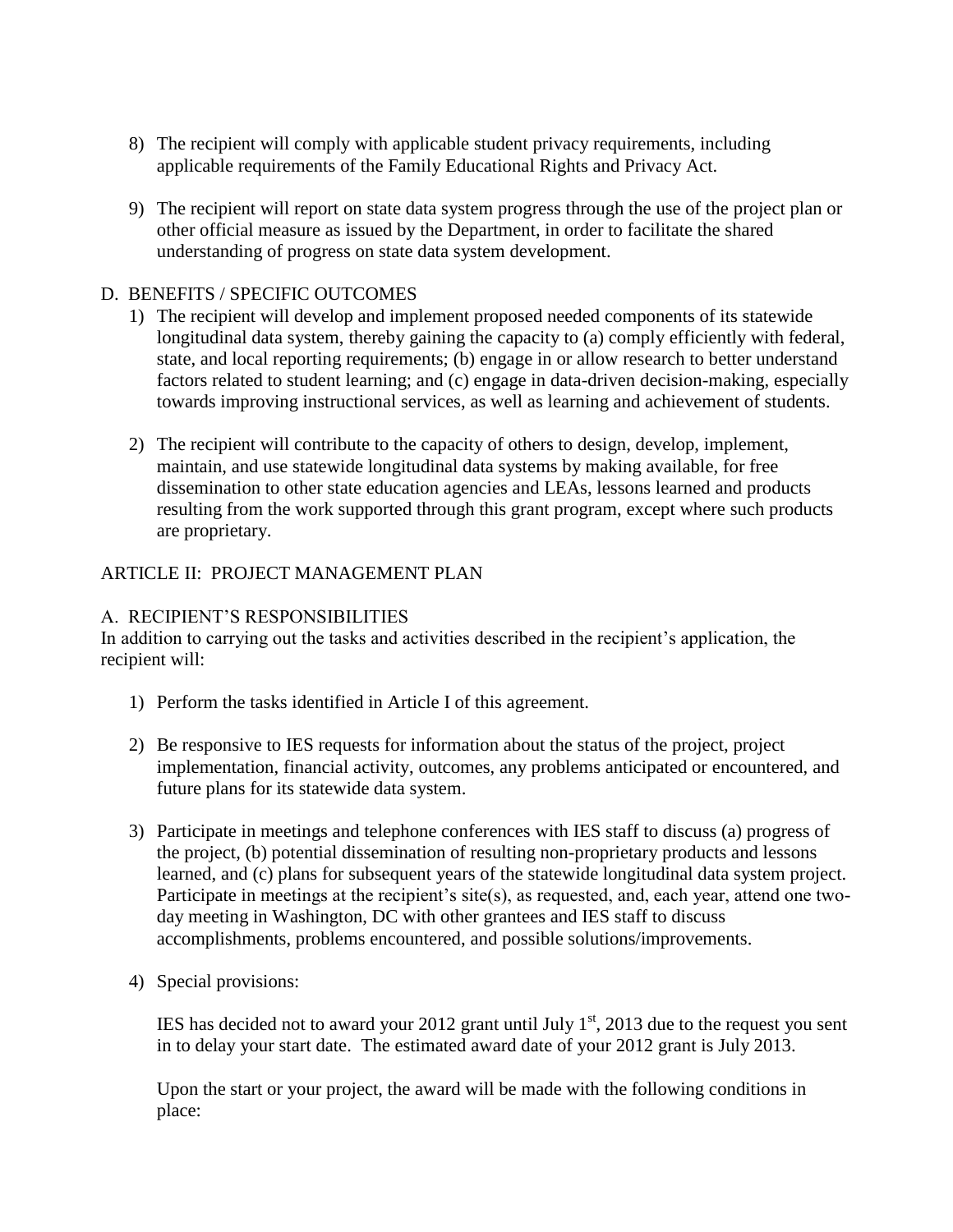- a. Cost-reimbursement
- b. Sustained engagement with the State Support Team
- c. Approval of project plan from ED
- d. Increased monitoring through one monthly telephone call, monthly or quarterly project plan updates, and at least site visit(s)

# B. FEDERAL RESPONSIBILITIES

- 1) The Program Officer will, as appropriate, work collaboratively with the recipient in carrying out tasks identified in Article I of this agreement.
- 2) The Program Officer will provide feedback on the recipient's status updates, annual reports, any interim reports, and project plans and products.
- 3) The Program Officer will identify sources of technical assistance for the project, to the extent these are available.
- 4) The Program Officer will facilitate interaction with other officials of the Department as needed to assist the recipient in the development and implementation of the statewide longitudinal data system and its capacity to meet federal reporting requirements.
- 5) The Program Officer is not authorized to make any commitments or otherwise obligate the Government or authorize any changes that affect the agreement amount, terms, or conditions. Any recipient requests for changes shall be submitted in writing directly to the Grants Officer, with a copy to the Program Officer. Requests are not approved until the grantee has received authorization and notification in writing from the Grants Officer.

## C. JOINT RESPONSIBILITIES

- 1) The Project Director and the Program Officer will maintain frequent communication to facilitate cooperation under this agreement.
- 2) The Program Officer, in consultation with the Grants Officer, will work with the Project Director to determine a timeline for project updates that will be provided by the Project Director through the course of each project year.

## D. GOVERNMENT PROJECT OFFICER

For this cooperative agreement, Dorothyjean Cratty is the Program Officer for the U.S. Department of Education. The Program Officer's contact information is:

National Center for Education Statistics Institute of Education Sciences U.S. Department of Education 1990 K Street, NW, Rm. 9083 Washington, DC 20006-5621 Phone: (202) 502-7443 Fax: (202) 502-7475 E-mail: dorothyjean.cratty@ed.gov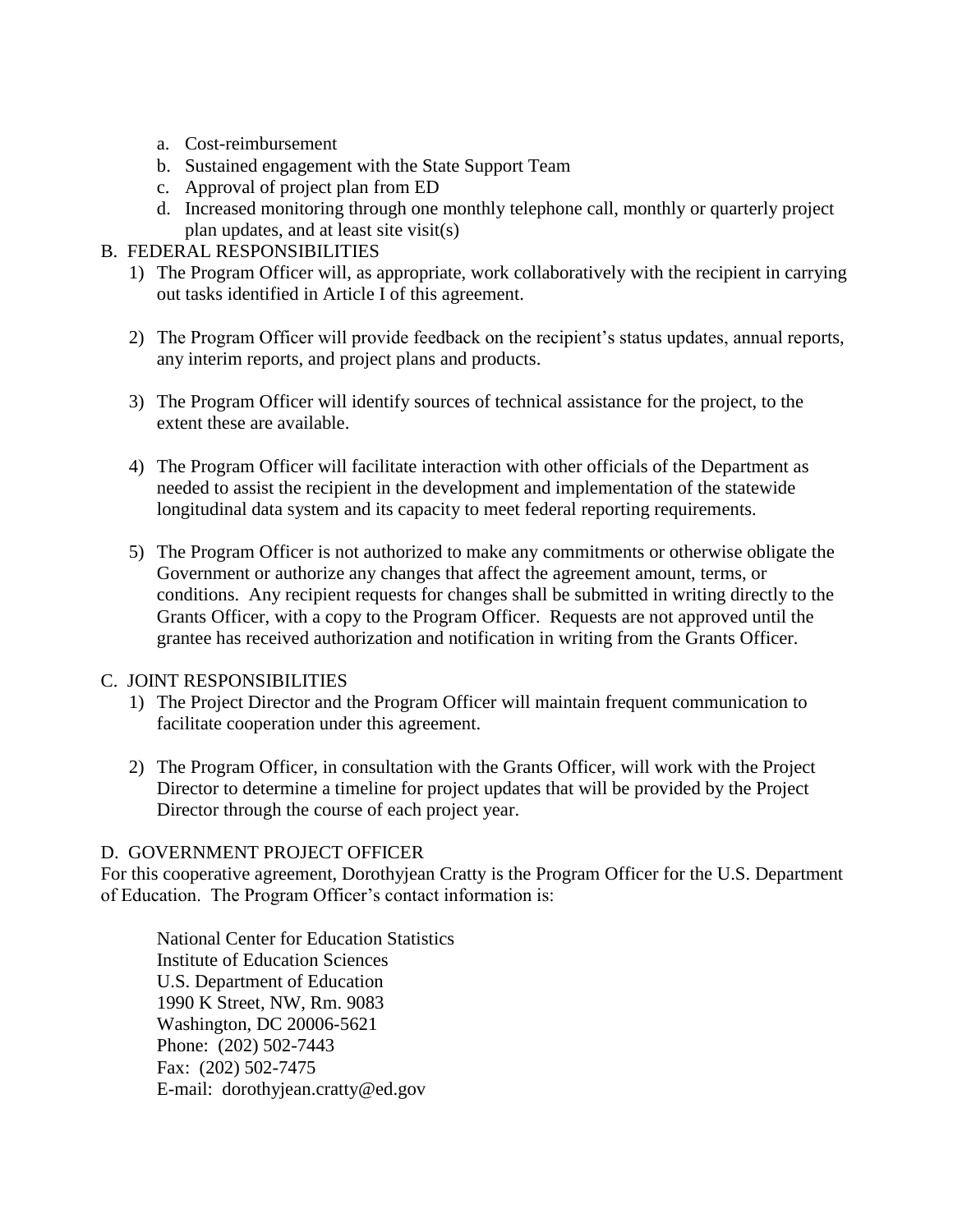For this cooperative agreement, Leontyne B. Minor is the Grants Officer for the U.S. Department of Education. The Grants Officer's contact information is:

Institute of Education Sciences U.S. Department of Education 555 New Jersey Ave. NW, Room 508c Washington, DC 20208-5501 Phone: (202) 219-2015 Fax: (202) 219-2159 E-mail: Leontyne.Minor@ed.gov